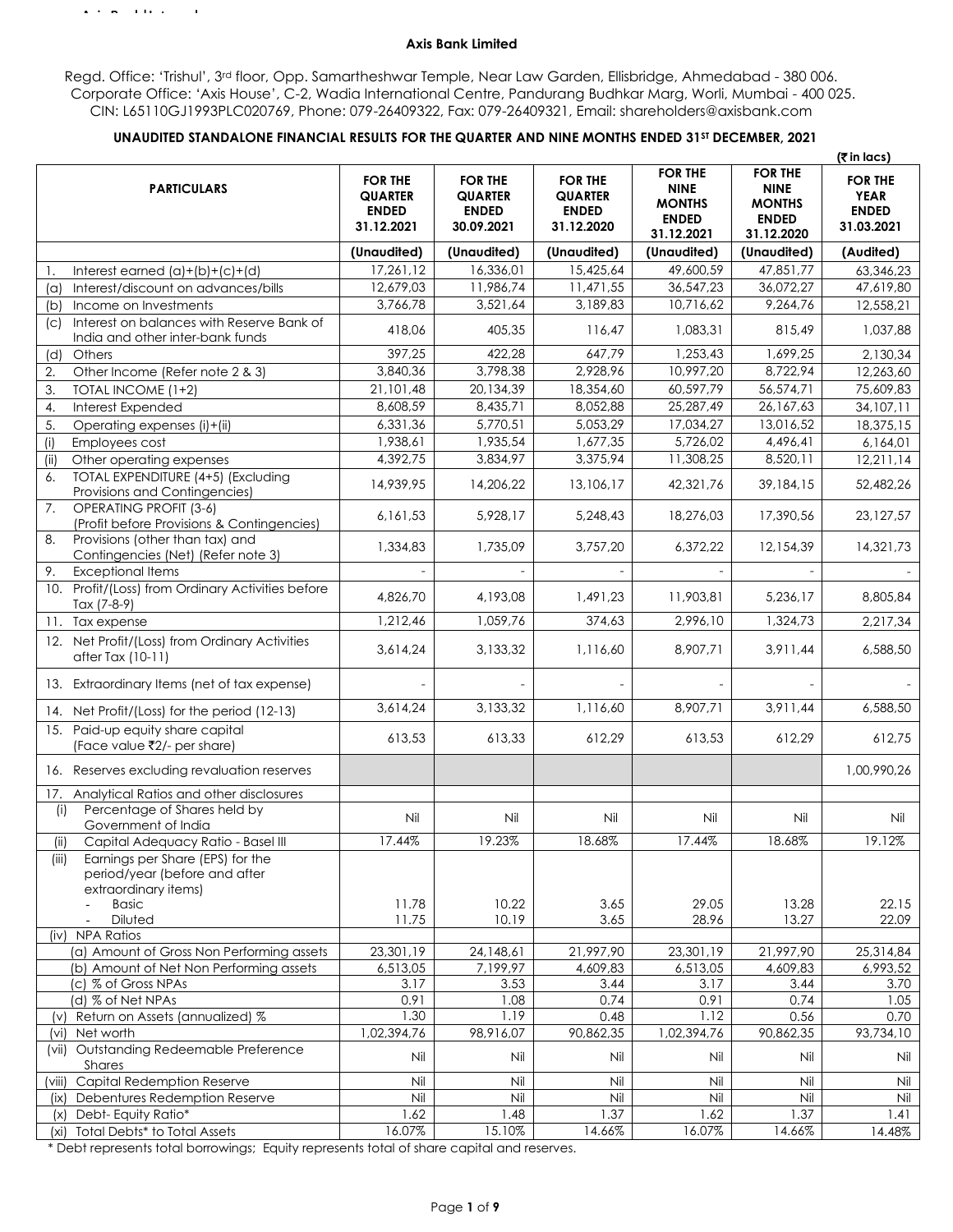Notes:

1. Statement of Assets and Liabilities as on 31st December, 2021 is given below:

|                                                        |                     |                     | (₹ in lacs)         |
|--------------------------------------------------------|---------------------|---------------------|---------------------|
|                                                        | As on<br>31.12.2021 | As on<br>31.03.2021 | As on<br>31.12.2020 |
| <b>Particulars</b>                                     | (Unaudited)         | (Audited)           | (Unaudited)         |
|                                                        |                     |                     |                     |
| <b>CAPITAL AND LIABILITIES</b>                         |                     |                     |                     |
| Capital                                                | 613,53              | 612,75              | 612,29              |
| Reserves and Surplus                                   | 1,10,132,13         | 1,00,990,26         | 98,204,41           |
| Employees' Stock Options Outstanding                   | 118,48              |                     |                     |
| <b>Deposits</b>                                        | 7,71,670,21         | 6,97,985,29         | 6,41,214,96         |
| <b>Borrowings</b>                                      | 1,78,897,53         | 1,42,873,16         | 1,35,665,81         |
| Other Liabilities and Provisions                       | 51,633,66           | 44,336,17           | 49,426,38           |
| <b>TOTAL</b>                                           | 11,13,065,54        | 9,86,797,63         | 9,25,123,85         |
| <b>ASSETS</b>                                          |                     |                     |                     |
| Cash and Balances with Reserve Bank of India           | 84,145,92           | 51,808,56           | 61,434,81           |
| Balances with Banks and Money at Call and Short Notice | 17,900,46           | 9,921,26            | 11,256,65           |
| Investments                                            | 2,66,418,68         | 2,26,119,62         | 1,98,345,95         |
| Advances                                               | 6,64,865,55         | 6, 14, 399, 40      | 5,69,828,54         |
| <b>Fixed Assets</b>                                    | 4,305,88            | 4,245,03            | 4,277,33            |
| <b>Other Assets</b>                                    | 75,429,05           | 80,303,76           | 79,980,57           |
| <b>TOTAL</b>                                           | 11,13,065,54        | 9,86,797,63         | 9,25,123,85         |

- 2. 'Other income' includes profit/loss on investments including provision for depreciation, earnings from foreign exchange and derivative transactions, commission earned from guarantees/letters of credit, fees earned from providing services to customers, selling of third party products etc.
- 3. Based on RBI Master Direction on Financial Statements Presentation and Disclosures issued on 30<sup>th</sup> August, 2021, provision for depreciation on investments hitherto classified as part of provisions and contingencies has been reclassified as part of other income. Further, recoveries from written off accounts hitherto included as part of other income have been adjusted as a credit to provisions and contingencies. Previous period figures have also been reclassified as appropriate to make them comparable with current period figures. There is no impact of this change on the net profit/loss of the current or earlier periods consequently ratio's for prior periods are not restated.
- 4. During the quarter and nine months ended 31st December, 2021, the Bank allotted 1,016,380 and 3,913,106 equity shares respectively pursuant to the exercise of options under its Employee Stock Option Scheme.
- 5. The Bank was reporting structured collateralised foreign currency loans extended to customers and deposits received from the same customer on a gross basis as advances and deposits respectively. Effective Q1 FY22, the Bank has changed the aforementioned practice to report such structured collateralised foreign loans and deposits on a net basis for an appropriate presentation. Previous period figures have been regrouped and reclassified to conform to current classification.

The aforesaid change has no impact on the profit of the Bank for the current and prior periods, and is not material given the Bank's Balance Sheet size and consequently ratios for prior periods are not restated.

- 6. On 30th August, 2021, RBI issued a clarification on Guidelines on Compensation of Whole Time Directors/Chief Executive Officers /Material Risk Takers and Control Function Staff, advising banks that the share-linked instruments are required to be fair valued on the date of grant using the Black-Scholes model. The fair value thus arrived should be recognised as an expense for all options granted after the accounting period ending 31st March, 2021. Accordingly effective Q2 FY22, the Bank has changed its accounting policy from the intrinsic value method to the fair value method for all share-linked instruments granted after 31 March, 2021 and consequently recognized the fair value of options computed using the Black-Scholes model, without reducing estimated forfeitures, as compensation expense over the vesting period. As a result, 'Employees cost' for the quarter and nine months ended 31st December, 2021 is higher by ₹31.89 crores and ₹103.98 crores respectively with a consequent reduction in the profit before tax by the same amount.
- 7. COVID-19 virus, a global pandemic has affected the world economy including India. The extent to which the COVID-19 pandemic including the current outbreak of the new coronavirus variant witnessed in the country, or future subsequent waves, if any, will continue to impact the Bank's operations and asset quality will depend on the future developments, which are highly uncertain.

The Bank continues to hold provisions aggregating to ₹5,012 crores as at 31st December, 2021 against the potential impact of COVID‐19 (other than provisions held for restructuring under COVID 19 norms) based on the information available at this point in time. The provisions held by the Bank are in excess of the RBI prescribed norms.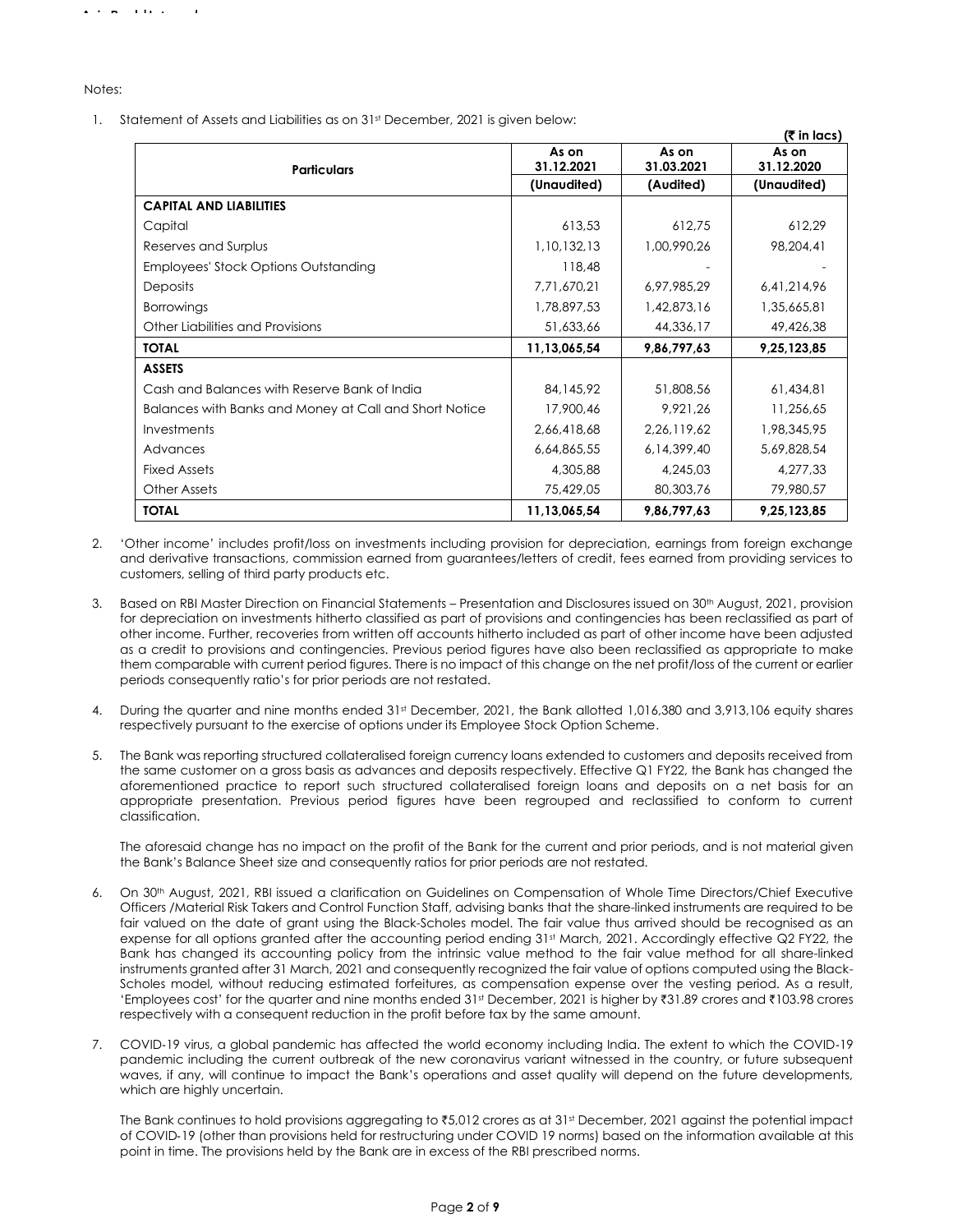- 8. The asset classification of one corporate borrower was continued to be classified as Standard as on 30<sup>th</sup> September 2021, pending receipt of response from RBI on a reference made by the Bank post the judgement of the Hon'ble Supreme Court of India (SC) in the particular case. During the current quarter, based on the clarification received from RBI, the Bank has since classified the said corporate borrower as NPA effective the date on which the asset classification should have been NPA as per the extant IRAC norms. There is no incremental impact on the profit and loss account since the Bank already held adequate provision against the said corporate borrower as required in compliance with RBI's applicable IRAC norms prior to the aforesaid classification.
- 9. Details of resolution plan implemented under the RBI Resolution Framework 2.0: Resolution of COVID-19 related stress of Individuals and Small Businesses dated 5<sup>th</sup> May, 2021 are given below:

|                                                                                                          | (₹ in crores except number of accounts) |                          |            |  |
|----------------------------------------------------------------------------------------------------------|-----------------------------------------|--------------------------|------------|--|
| <b>Individual Borrowers</b><br>Type of borrower                                                          |                                         |                          | Small      |  |
|                                                                                                          | Personal<br>Loans                       | <b>Business</b><br>Loans | businesses |  |
| A) Number of requests received for invoking resolution process <sup>1</sup>                              | 134,366                                 | 1.456                    | 632        |  |
| B) Number of accounts where resolution plan has been implemented<br>under this window                    | 134,366                                 | 1.456                    | 632        |  |
| C) Exposure to accounts mentioned at (B) before implementation of the<br>plan <sup>2</sup>               | 2.494.73                                | 184.99                   | 152.75     |  |
| D) Of (C), aggregate amount of debt that was converted into other<br>securities                          |                                         |                          |            |  |
| E) Additional funding sanctioned, if any, including between invocation of<br>the plan and implementation | 6.20                                    | 4.61                     | 1.73       |  |
| F) Increase in provisions on account of the implementation of the<br>resolution plan <sup>3</sup>        | 735.10                                  | 57.51                    | 46.36      |  |

1. Represents number of accounts where resolution plan has been invoked under Resolution Framework – 2.0 for Resolution of Covid-19 related stress of Individuals and Small Businesses

2. Represents fund based outstanding of accounts at the end of the month before the date of implementation of resolution plan

3. The Bank holds provision of ₹838.97 crores as on 31st December, 2021 on all accounts where resolution plan is invoked as per Resolution Framework – 2.0 for Resolution of Covid-19 related stress of Individuals and Small Businesses, which is higher than the requirements as per RBI guidelines

As on 31st December, 2021, modifications have been implemented under Resolution Framework 2.0 in 35 accounts with outstanding of ₹11.49 crores where resolution plan was implemented under Resolution Framework 1.0.

- 10. The Honourable Supreme Court of India in a writ petition by Gajendra Sharma Vs Union of India & Anr vide its interim order dated 3rd September, 2020 had directed banks that the accounts which were not declared Non-Performing Asset (NPA) till 31st August, 2020 shall not be declared NPA till further orders, pending disposal of the case by Supreme Court. Pursuant to the said order, during the period ended 31st December 2020, the Bank did not declare any account as NPA, which was not declared as NPA till 31st August, 2020, as per the RBI's Prudential Norms. However, as a prudent measure the Bank had created provisions for interest reversal and loan loss on the said accounts, per its extant policies as applicable to NPA's. If the Bank had classified borrower accounts as NPA after 31st August, 2020, the Bank's Gross NPA Ratio and Net NPA ratio as on 31st December 2020 would have been 4.55% and 1.19% respectively. The said interim order stood vacated on 23rd March, 2021 and the Bank thereafter continued with the asset classification of borrower accounts as per the extant RBI instructions / IRAC norms.
- 11. Details on loans not in default and stressed loans (NPA and SMA accounts) transferred and acquired during the quarter ended 31st December, 2021 under the RBI Master Direction on Transfer of Loan Exposure dated 24th September, 2021 are given below:

| <b>Particulars</b>                                             | Corporate segment       | <b>Retail segment</b>    |
|----------------------------------------------------------------|-------------------------|--------------------------|
| Mode of acquisition                                            | Assignment and Novation | Assignment               |
| Aggregate principal outstanding of loans acquired              | ₹432.67 crores          | ₹1,281,48 crores         |
| Weighted average residual maturity                             | 9.29 years              | 14.20 years              |
| Weighted average holding period                                | N.A.                    | N.A.                     |
| Retention of beneficial economic interest by the<br>originator | N.A.                    | 5%-10%                   |
| Coverage of tangible security                                  | 100% secured            | Weighted average LTV 40% |
| Rating-wise distribution# of loans acquired by value           |                         |                          |
| $- A -$                                                        | 46.51%                  | N.A.                     |
| - BBB and BBB+                                                 | 53.49%                  | N.A.                     |

a) Details of loans not in default acquired:

# Represents internal rating as on the date of acquisition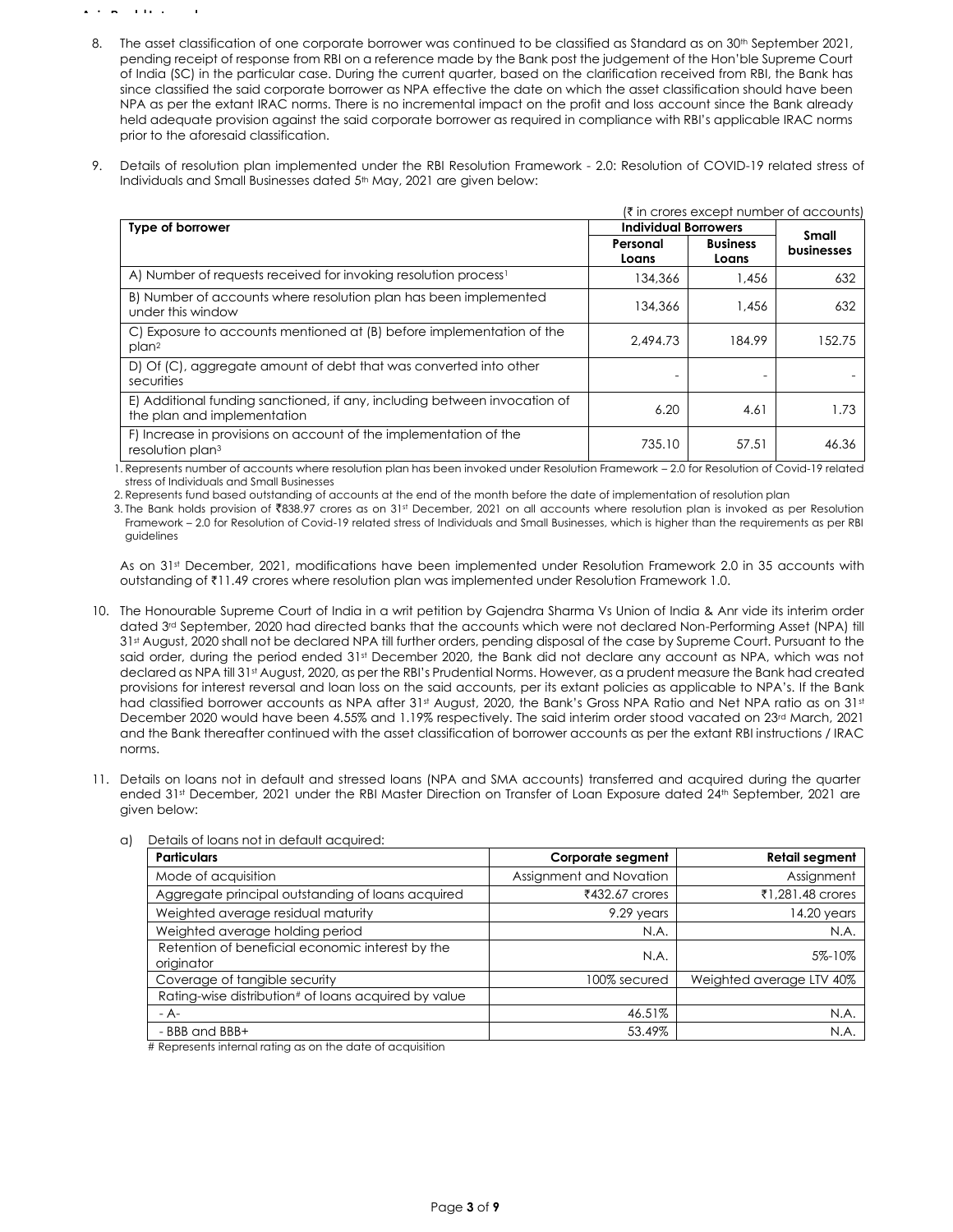b) Details of loans not in default transferred:

| <b>Particulars</b>                                      | Corporate segment       | <b>Retail segment</b> |
|---------------------------------------------------------|-------------------------|-----------------------|
| Mode of transfer                                        | Assignment and Novation |                       |
| Aggregate principal outstanding of loans transferred    | ₹893.37 crores          |                       |
| Weighted average residual maturity                      | N.A.                    | N.A.                  |
| Weighted average holding period                         | 3.89 years              |                       |
| Retention of beneficial economic interest               | Nil                     |                       |
| Coverage of tangible security                           | 100% secured            |                       |
| Rating-wise distribution# of loans transferred by value |                         |                       |
| - A and above                                           | 100%                    | N.A                   |

# Represents internal rating as on the date of acquisition

- c) The Bank has not transferred (excluding prudentially written off accounts) or acquired any stressed loans (NPA and SMA accounts) during the three months ended 31 December, 2021.
- d) Details on recovery ratings assigned for Security Receipts as on 31 December, 2021:

|                                     |                                             | $(\xi \text{ in crores})$   |
|-------------------------------------|---------------------------------------------|-----------------------------|
| <b>Recovery Rating</b> <sup>^</sup> | Anticipated recovery as per recovery rating | Book value <sup>&amp;</sup> |
| RR1                                 | 100%-150%                                   | ,229.46                     |
| RR4                                 | 25%-50%                                     | 106.91                      |
| Unrated                             | $\overline{\phantom{0}}$                    | 245.56                      |
| Total                               |                                             | 1.581.94                    |

&The Bank has not made any investment in Security Receipts during the quarter ended 31 December, 2021 and holds full provisions against the outstanding Security Receipts as on 31 December, 2021 ^ Recovery rating is as assigned by various external agencies

- 12. The above results have been recommended by the Audit Committee and approved by the Board of Directors of the Bank at its meeting held today.
- 13. These results for the quarter and nine months ended 31st December, 2021 have been subjected to a "Limited Review" by the joint statutory auditors – M. P. Chitale & Co., Chartered Accountants and CNK & Associates LLP, Chartered Accountants who have issued an unmodified review report thereon. The results for Q1 FY2022, 9M FY2021 and FY2021 were reviewed/audited by another firm of Chartered Accountants, Haribhakti & Co. LLP, on which they had issued an unmodified opinion.
- 14. Previous period figures have been regrouped and reclassified, where necessary, to make them comparable with current period figures.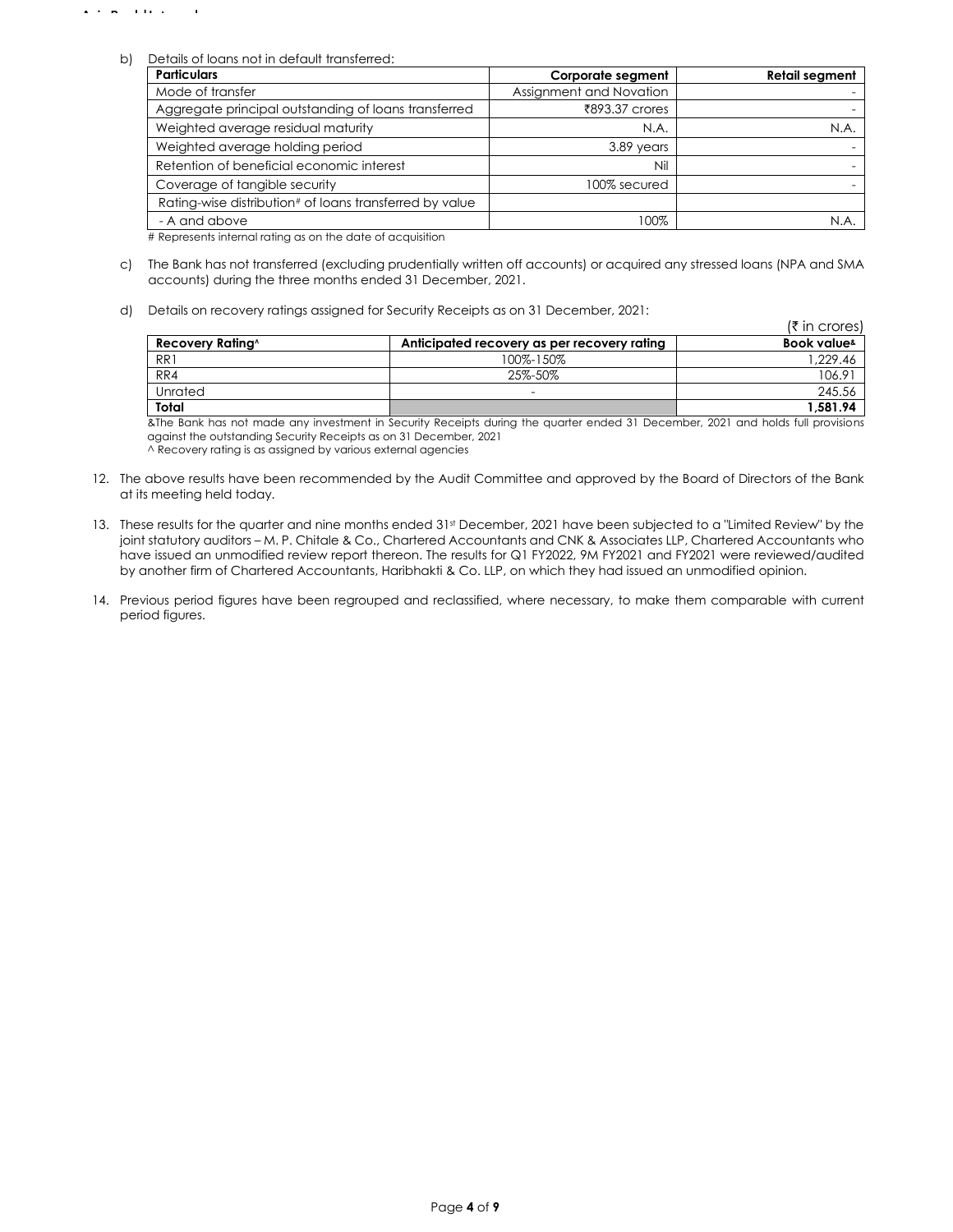## **Axis Bank Limited Segmental Results**

|              |                                                         |                                                                |                                                                |                                                                |                                                                              | (रै in lacs)                                                                 |                                                             |
|--------------|---------------------------------------------------------|----------------------------------------------------------------|----------------------------------------------------------------|----------------------------------------------------------------|------------------------------------------------------------------------------|------------------------------------------------------------------------------|-------------------------------------------------------------|
|              |                                                         | <b>FOR THE</b><br><b>QUARTER</b><br><b>ENDED</b><br>31.12.2021 | <b>FOR THE</b><br><b>QUARTER</b><br><b>ENDED</b><br>30.09.2021 | <b>FOR THE</b><br><b>QUARTER</b><br><b>ENDED</b><br>31.12.2020 | <b>FOR THE</b><br><b>NINE</b><br><b>MONTHS</b><br><b>ENDED</b><br>31.12.2021 | <b>FOR THE</b><br><b>NINE</b><br><b>MONTHS</b><br><b>ENDED</b><br>31.12.2020 | <b>FOR THE</b><br><b>YEAR</b><br><b>ENDED</b><br>31.03.2021 |
|              |                                                         | (Unaudited)                                                    | (Unaudited)                                                    | (Unaudited)                                                    | (Unaudited)                                                                  | (Unaudited)                                                                  | (Audited)                                                   |
| 1            | <b>Segment Revenue</b>                                  |                                                                |                                                                |                                                                |                                                                              |                                                                              |                                                             |
| Α            | Treasury                                                | 5,374,40                                                       | 5,278,81                                                       | 4,218,09                                                       | 15,791,16                                                                    | 14,067,82                                                                    | 18,450,29                                                   |
| Β            | Corporate/Wholesale Banking                             | 6,616,28                                                       | 6,561,13                                                       | 6,430,49                                                       | 19,125,83                                                                    | 20,007,90                                                                    | 26,299,86                                                   |
| C            | Retail Banking                                          | 18,335,20                                                      | 17,690,56                                                      | 16,177,85                                                      | 52,818,10                                                                    | 49,298,67                                                                    | 66,215,53                                                   |
| D            | <b>Other Banking Business</b>                           | 626,61                                                         | 508,36                                                         | 521,83                                                         | 1,497,26                                                                     | 1,089,90                                                                     | 1,617,01                                                    |
| Ε            | Unallocated                                             | 30,952,49                                                      | 30,038,86                                                      | 27,348,26                                                      | 89,232,35                                                                    | 84,464,29                                                                    | 1,12,582,69                                                 |
|              | Total                                                   |                                                                |                                                                |                                                                |                                                                              |                                                                              |                                                             |
|              | Less : Inter segment revenue                            | 9,851,01                                                       | 9,904,47                                                       | 8,993,66                                                       | 28,634,56                                                                    | 27,889,58                                                                    | 36,972,86                                                   |
|              | <b>Income from Operations</b>                           | 21,101,48                                                      | 20,134,39                                                      | 18,354,60                                                      | 60,597,79                                                                    | 56,574,71                                                                    | 75,609,83                                                   |
| $\mathbf 2$  | <b>Segment Results After Provisions</b><br>& Before Tax |                                                                |                                                                |                                                                |                                                                              |                                                                              |                                                             |
| A            | Treasury                                                | 1,207,16                                                       | 965,90                                                         | 859,26                                                         | 4.003.15                                                                     | 2.906.04                                                                     | 3,458,89                                                    |
| B            | Corporate/Wholesale Banking                             | 1,890,72                                                       | 1,795,64                                                       | 419,33                                                         | 4,810,53                                                                     | (89, 84)                                                                     | 1,693,18                                                    |
| C            | <b>Retail Banking</b>                                   | 1,252,81                                                       | 1,026,70                                                       | (2,081,13)                                                     | 1,943,03                                                                     | 1,617,29                                                                     | 2,444,29                                                    |
| D            | <b>Other Banking Business</b>                           | 476,01                                                         | 404,84                                                         | 429,77                                                         | 1,147,10                                                                     | 802,68                                                                       | 1,209,48                                                    |
| Ε            | Unallocated                                             |                                                                |                                                                | 1,864,00                                                       |                                                                              |                                                                              |                                                             |
|              | <b>Total Profit Before Tax</b>                          | 4,826,70                                                       | 4,193,08                                                       | 1,491,23                                                       | 11,903,81                                                                    | 5,236,17                                                                     | 8,805,84                                                    |
| 3            | <b>Segment Assets</b>                                   |                                                                |                                                                |                                                                |                                                                              |                                                                              |                                                             |
| A            | Treasury                                                | 4,22,839,89                                                    | 4,04,341,29                                                    | 3,32,245,93                                                    | 4,22,839,89                                                                  | 3,32,245,93                                                                  | 3,48,716,95                                                 |
| Β            | Corporate/Wholesale Banking                             | 3,00,453,45                                                    | 2,72,531,39                                                    | 2,57,565,28                                                    | 3,00,453,45                                                                  | 2,57,565,28                                                                  | 2,81,270,28                                                 |
| C            | <b>Retail Banking</b>                                   | 3,80,721,35                                                    | 3,65,004,97                                                    | 3,26,416,09                                                    | 3,80,721,35                                                                  | 3,26,416,09                                                                  | 3,47,936,04                                                 |
| D            | <b>Other Banking Business</b>                           | 346,43                                                         | 336,27                                                         | 251,18                                                         | 346,43                                                                       | 251,18                                                                       | 277,25                                                      |
| E            | Unallocated                                             | 8,704,42                                                       | 8,524,17                                                       | 8,645,37                                                       | 8,704,42                                                                     | 8,645,37                                                                     | 8,597,11                                                    |
|              | Total                                                   | 11,13,065,54                                                   | 10,50,738,09                                                   | 9,25,123,85                                                    | 11,13,065,54                                                                 | 9,25,123,85                                                                  | 9,86,797,63                                                 |
| 4            | <b>Segment Liabilities</b>                              |                                                                |                                                                |                                                                |                                                                              |                                                                              |                                                             |
| A            | Treasury                                                | 1,95,347,44                                                    | 1,74,047,22                                                    | 1,52,715,27                                                    | 1,95,347,44                                                                  | 1,52,715,27                                                                  | 1,57,846,67                                                 |
| Β            | Corporate/Wholesale Banking                             | 1,73,788,88                                                    | 1,60,706,67                                                    | 1,36,368,64                                                    | 1,73,788,88                                                                  | 1,36,368,64                                                                  | 1,66,570,97                                                 |
| $\mathsf{C}$ | <b>Retail Banking</b>                                   | 6,30,923,72                                                    | 6,06,666,97                                                    | 5,35,150,01                                                    | 6,30,923,72                                                                  | 5,35,150,01                                                                  | 5,58,704,19                                                 |
| D            | <b>Other Banking Business</b>                           | 109,97                                                         | 81,96                                                          | 73,75                                                          | 109,97                                                                       | 73,75                                                                        | 82,09                                                       |
| Ε            | Unallocated                                             | 2,149,87                                                       | 2,152,24                                                       | 1,999,48                                                       | 2,149,87                                                                     | 1,999,48                                                                     | 1,990,70                                                    |
|              | Total                                                   | 10,02,319,88                                                   | 9,43,655,06                                                    | 8,26,307,15                                                    | 10,02,319,88                                                                 | 8,26,307,15                                                                  | 8,85,194,62                                                 |
| 5            | <b>Capital and Other Reserves</b>                       | 1,10,745,66                                                    | 1,07,083,03                                                    | 98,816,70                                                      | 1,10,745,66                                                                  | 98,816,70                                                                    | 1,01,603,01                                                 |
| 6            | Total $(4 + 5)$                                         | 11,13,065,54                                                   | 10,50,738,09                                                   | 9,25,123,85                                                    | 11,13,065,54                                                                 | 9,25,123,85                                                                  | 9,86,797,63                                                 |

Note:

1. Effective 1st April, 2021, the Bank has made a change to its segmental reporting by realigning non-retail term deposits from the Treasury segment to the Retail Banking segment. This segment reporting change reflects a corresponding change in how the Bank manages this portfolio and reviews financial information in order to allocate resources and assess performance. In conjunction with this change, certain prior period numbers have been recast to conform to the new segment reporting structure. There is no impact of this change on the aggregate segmental profit before tax of the Bank.

2. Previous period figures have been regrouped and reclassified, where necessary, to make them comparable with current period figures.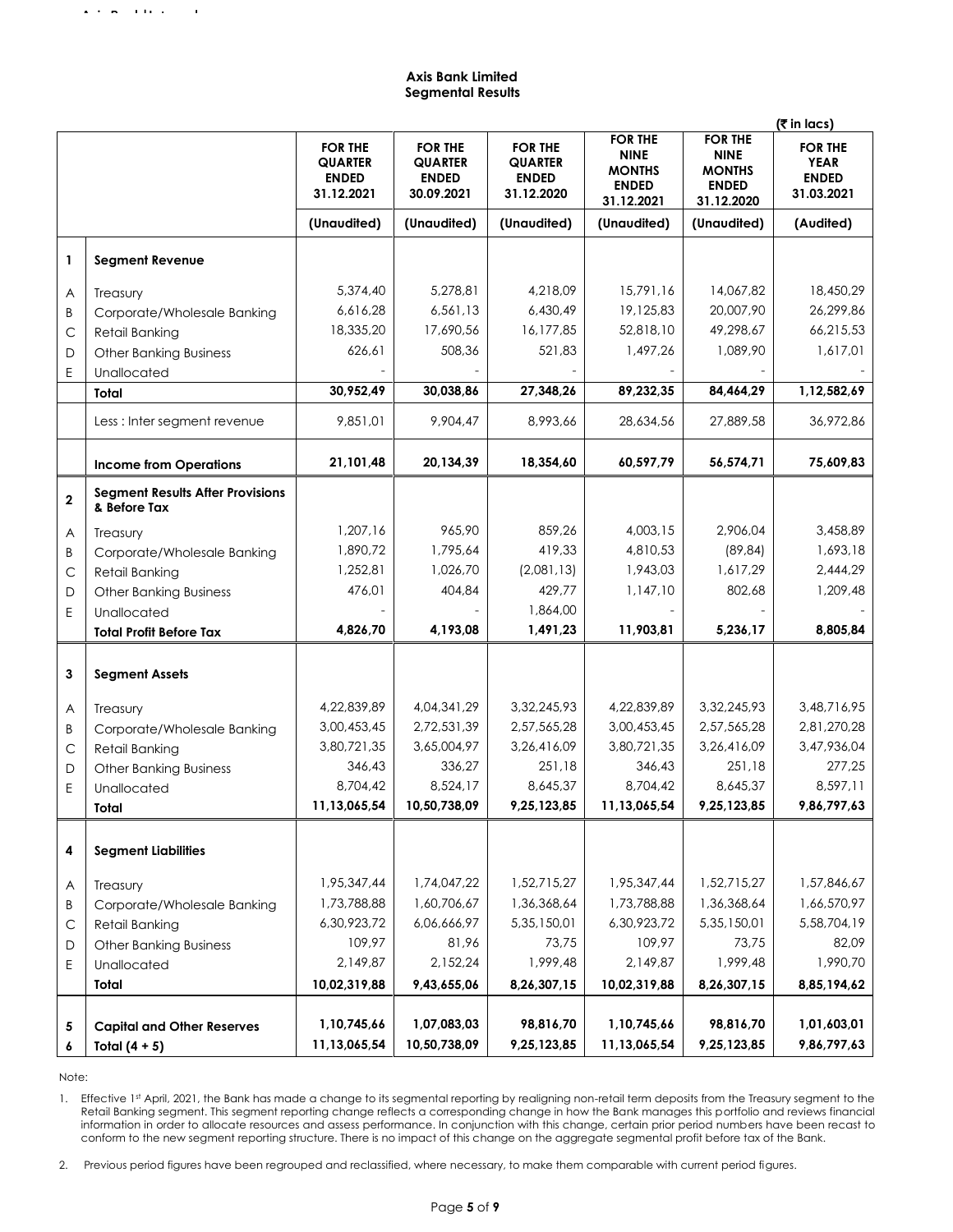### **Axis Bank Limited**

# **UNAUDITED CONSOLIDATED FINANCIAL RESULTS FOR THE QUARTER AND NINE MONTHS ENDED 31ST DECEMBER, 2021**

|            |                                                                                                            |                                                                |                                                         |                                                                |                                                                              |                                                                              | (₹in lacs)                                                  |
|------------|------------------------------------------------------------------------------------------------------------|----------------------------------------------------------------|---------------------------------------------------------|----------------------------------------------------------------|------------------------------------------------------------------------------|------------------------------------------------------------------------------|-------------------------------------------------------------|
|            | <b>PARTICULARS</b>                                                                                         | <b>FOR THE</b><br><b>QUARTER</b><br><b>ENDED</b><br>31.12.2021 | <b>FOR THE</b><br>QUARTER<br><b>ENDED</b><br>30.09.2021 | <b>FOR THE</b><br><b>QUARTER</b><br><b>ENDED</b><br>31.12.2020 | <b>FOR THE</b><br><b>NINE</b><br><b>MONTHS</b><br><b>ENDED</b><br>31.12.2021 | <b>FOR THE</b><br><b>NINE</b><br><b>MONTHS</b><br><b>ENDED</b><br>31.12.2020 | <b>FOR THE</b><br><b>YEAR</b><br><b>ENDED</b><br>31.03.2021 |
|            |                                                                                                            | (Unaudited)                                                    | (Unaudited)                                             | (Unaudited)                                                    | (Unaudited)                                                                  | (Unaudited)                                                                  | (Audited)                                                   |
| 1.         | Interest earned $(a)+(b)+(c)+(d)$                                                                          | 17,653,35                                                      | 16,682,64                                               | 15,684,28                                                      | 50,637,54                                                                    | 48,607,58                                                                    | 64,397,36                                                   |
| $(\alpha)$ | Interest/discount on advances/bills                                                                        | 13,049,18                                                      | 12,311,96                                               | 11,715,84                                                      | 37,534,83                                                                    | 36,787,65                                                                    | 48,604,16                                                   |
| (b)        | Income on Investments                                                                                      | 3,781,17                                                       | 3,535,23                                                | 3,200,94                                                       | 10.742.32                                                                    | 9,295,21                                                                     | 12,584,88                                                   |
| (C)        | Interest on balances with Reserve Bank of<br>India and other inter-bank funds                              | 418,18                                                         | 405,51                                                  | 117,01                                                         | 1,083,85                                                                     | 817,16                                                                       | 1,039,78                                                    |
| (d)        | <b>Others</b>                                                                                              | 404.82                                                         | 429,94                                                  | 650,49                                                         | 1,276,54                                                                     | 1,707,56                                                                     | 2,168,54                                                    |
| 2.         | Other Income (Refer note 7)                                                                                | 4,437,84                                                       | 4,283,97                                                | 3,306,86                                                       | 12,475,96                                                                    | 9,516,59                                                                     | 13,576,92                                                   |
| 3.         | TOTAL INCOME (1+2)                                                                                         | 22,091,19                                                      | 20,966,61                                               | 18,991,14                                                      | 63,113,50                                                                    | 58,124,17                                                                    | 77,974,28                                                   |
| 4.         | Interest Expended                                                                                          | 8,795,33                                                       | 8,597,66                                                | 8,179,19                                                       | 25,760,37                                                                    | 26,550,34                                                                    | 34,627,38                                                   |
| 5.         | Operating expenses (i)+(ii)                                                                                | 6,631,12                                                       | 6,064,60                                                | 5,248,94                                                       | 17,872,64                                                                    | 13,555,36                                                                    | 19,174,88                                                   |
| (i)        | Employees cost                                                                                             | 2,139,38                                                       | 2,128,17                                                | 1,817,37                                                       | 6,287,03                                                                     | 4,879,56                                                                     | 6,768,94                                                    |
| (iii)      | Other operating expenses                                                                                   | 4,491,74                                                       | 3.936.43                                                | 3.431.57                                                       | 11,585,61                                                                    | 8,675,80                                                                     | 12,405,94                                                   |
| 6.         | TOTAL EXPENDITURE (4+5) (Excluding<br>Provisions and Contingencies)                                        | 15,426,45                                                      | 14,662,26                                               | 13,428,13                                                      | 43,633,01                                                                    | 40,105,70                                                                    | 53,802,26                                                   |
| 7.         | OPERATING PROFIT (3-6) (Profit before<br>Provisions and Contingencies)                                     | 6,664,74                                                       | 6,304,35                                                | 5,563,01                                                       | 19,480,49                                                                    | 18,018,47                                                                    | 24,172,02                                                   |
| 8.         | Provisions (other than tax) and<br>Contingencies (Net) (Refer note 7)                                      | 1,363,35                                                       | 1,762,83                                                | 3,778,60                                                       | 6,453,72                                                                     | 12,225,59                                                                    | 14,421,94                                                   |
| 9.         | <b>Exceptional Items</b>                                                                                   |                                                                |                                                         |                                                                |                                                                              |                                                                              |                                                             |
|            | 10. Profit/(Loss) from Ordinary Activities<br>before Tax (7-8-9)                                           | 5,301,39                                                       | 4,541,52                                                | 1,784,41                                                       | 13,026,77                                                                    | 5,792,88                                                                     | 9,750,08                                                    |
|            | 11. Tax expense                                                                                            | 1,328,32                                                       | 1,158,74                                                | 449,57                                                         | 3,296,42                                                                     | 1,500,89                                                                     | 2,497,69                                                    |
|            | 12. Net Profit/(Loss) from Ordinary Activities<br>after Tax (10-11)                                        | 3,973,07                                                       | 3,382,78                                                | 1,334,84                                                       | 9,730,35                                                                     | 4,291,99                                                                     | 7,252,39                                                    |
|            | 13. Extraordinary Items (net of tax expense)                                                               |                                                                |                                                         |                                                                |                                                                              |                                                                              |                                                             |
|            | 14. Net Profit/(Loss) for the period (12-13)                                                               | 3,973,07                                                       | 3,382,78                                                | 1,334,84                                                       | 9,730,35                                                                     | 4,291,99                                                                     | 7,252,39                                                    |
|            | 15. Share in Profit/(Loss) of Associate                                                                    | 9,93                                                           | 22,94                                                   |                                                                | 32,87                                                                        |                                                                              |                                                             |
| 16.        | Share of (Profit)/Loss of Minority<br>Shareholders                                                         | (26, 05)                                                       | (18,02)                                                 | (16, 93)                                                       | (61, 66)                                                                     | (37,90)                                                                      | (56, 89)                                                    |
|            | 17. Consolidated Net Profit/(Loss) for the<br>Group (14+15+16)                                             | 3,956,95                                                       | 3,387,70                                                | 1,317,91                                                       | 9,701,56                                                                     | 4,254,09                                                                     | 7,195,50                                                    |
|            | 18. Paid-up equity share capital (Face value<br>₹2/- per share)                                            | 613,53                                                         | 613,33                                                  | 612,29                                                         | 613,53                                                                       | 612,29                                                                       | 612,75                                                      |
|            | 19. Reserves excluding revaluation reserves                                                                |                                                                |                                                         |                                                                |                                                                              |                                                                              | 1,02,980,95                                                 |
|            | 20. Analytical Ratios                                                                                      |                                                                |                                                         |                                                                |                                                                              |                                                                              |                                                             |
| (i)        | Percentage of Shares held by<br>Government of India                                                        | Nil                                                            | Nil                                                     | Nil                                                            | Nil                                                                          | Nil                                                                          | Nil                                                         |
| (ii)       | Earnings per Share (EPS) for the year<br>(before and after extraordinary items)<br><b>Basic</b><br>Diluted | 12.90<br>12.86                                                 | 11.05<br>11.02                                          | 4.31<br>4.30                                                   | 31.64<br>31.54                                                               | 14.44<br>14.43                                                               | 24.19<br>24.13                                              |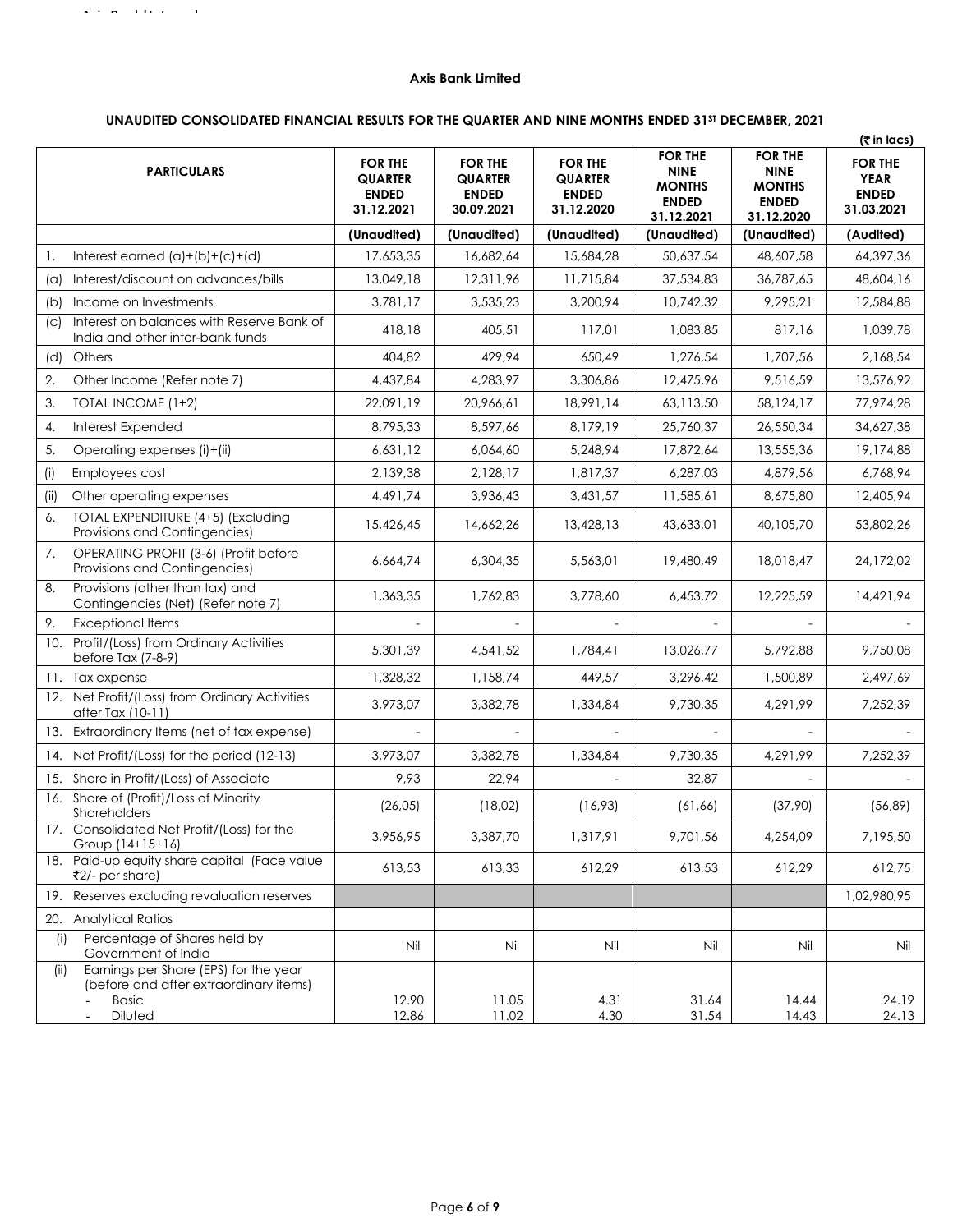Notes:

1. Consolidated Statement of Assets and Liabilities of the group as on 31st December, 2021 is given below.

|                                                        |                  |                  | (₹ in lacs)      |
|--------------------------------------------------------|------------------|------------------|------------------|
|                                                        | As on 31.12.2021 | As on 31.03.2021 | As on 31.12.2020 |
| <b>Particulars</b>                                     | (Unaudited)      | (Audited)        | (Unaudited)      |
| <b>CAPITAL AND LIABILITIES</b>                         |                  |                  |                  |
| Capital                                                | 613,53           | 612,75           | 612,29           |
| Reserves and Surplus                                   | 1,12,907,63      | 1,02,980,95      | 99,930,37        |
| Employees' Stock Options Outstanding (net)             | 119,45           |                  |                  |
| Minority Interest                                      | 235,41           | 173,75           | 154,76           |
| <b>Deposits</b>                                        | 7,70,586,09      | 6,98,302,63      | 6,41,840,90      |
| <b>Borrowings</b>                                      | 1,91,882,34      | 1,52,248,72      | 1,43,377,86      |
| Other Liabilities and Provisions                       | 54,439,38        | 46,685,74        | 51,476,42        |
| <b>TOTAL</b>                                           | 11,30,783,83     | 10,01,004,54     | 9,37,392,60      |
| <b>ASSETS</b>                                          |                  |                  |                  |
| Cash and Balances with Reserve Bank of India           | 84,145,95        | 51,808,57        | 61,434,85        |
| Balances with Banks and Money at Call and Short Notice | 18,980,14        | 11,615,79        | 13,255,09        |
| Investments                                            | 2,65,872,56      | 2,25,335,77      | 1,96,971,03      |
| Advances                                               | 6,79,926,18      | 6,25,749,90      | 5,79,632,35      |
| <b>Fixed Assets</b>                                    | 4,404,50         | 4,329,69         | 4,361,07         |
| <b>Other Assets</b>                                    | 77,454,50        | 82,164,82        | 81,738,21        |
| <b>TOTAL</b>                                           | 11,30,783,83     | 10,01,004,54     | 9,37,392,60      |

2. The above results represent the consolidated financial results of Axis Bank Limited and its subsidiaries & associates.

- 3. The above results are prepared in accordance with the principle set out in Accounting Standard 21 Consolidated Financial Statements and Accounting Standard 23 – Accounting for Investments in Associates in Consolidated Financial Statements as notified under Section 133 of the Companies Act, 2013.
- 4. The financial statements of certain subsidiaries have been prepared in accordance with notified Indian Accounting Standards ('Ind-AS') with effect from 1 April, 2018. The financial statements of such subsidiaries used for consolidation of the consolidated financial results are special purpose financial statements prepared in accordance with Generally Accepted Accounting Principles in India ('GAAP') specified under section 133 of the Companies Act, 2013 read together with paragraph 7 of the Companies (Accounts) Rules, 2014 and the Companies (Accounting Standards) Amendment Rules, 2016.
- 5. In accordance with RBI guidelines, banks are required to make Pillar 3 disclosures including leverage ratio and liquidity coverage ratio and Net Stable Funding Ratio (NSFR) under the Basel III framework. The Bank has made these disclosures which are available on its website at the following link: https://www.axisbank.com/shareholders-corner/regulatory-disclosure/basel-III-disclosures. The disclosures have not been subjected to audit or limited review by the joint statutory auditors of the Bank.
- 6. Based on RBI Master Direction on Financial Statements Presentation and Disclosures issued on 30<sup>th</sup> August, 2021, provision for depreciation on investments hitherto classified as part of provisions and contingencies has been reclassified as part of other income. Further, recoveries from written off accounts hitherto included as part of other income have been adjusted as a credit to provisions and contingencies. Previous period figures have also been reclassified as appropriate to make them comparable with current period figures. There is no impact of this change on the net profit/loss of the current or earlier periods consequently ratio's for prior periods are not restated.
- 7. The Bank was reporting structured collateralised foreign currency loans extended to customers and deposits received from the same customer on a gross basis as advances and deposits respectively. Effective Q1 FY22, the Bank has changed the aforementioned practice to report such structured collateralised foreign loans and deposits on a net basis for an appropriate presentation. Previous period figures have been regrouped and reclassified to conform to current classification.

The aforesaid change has no impact on the profit of the Bank for the current and prior periods, and is not material given the Bank's Balance Sheet size and consequently ratios for prior periods are not restated.

8. On 30<sup>th</sup> August, 2021, RBI issued a clarification on Guidelines on Compensation of Whole Time Directors/Chief Executive Officers /Material Risk Takers and Control Function Staff, advising banks that the share-linked instruments are required to be fair valued on the date of grant using the Black-Scholes model. The fair value thus arrived should be recognised as an expense for all options granted after the accounting period ending 31st March, 2021. Accordingly effective Q2 FY22, the Bank has changed its accounting policy from the intrinsic value method to the fair value method for all share-linked instruments granted after 31 March, 2021 and consequently recognized the fair value of options computed using the Black-Scholes model, without reducing estimated forfeitures, as compensation expense over the vesting period. As a result, 'Employees cost' for the quarter and nine months ended 31st December, 2021 is higher by ₹36.89 crores and ₹118.48 crores respectively with a consequent reduction in the profit before tax by the same amount.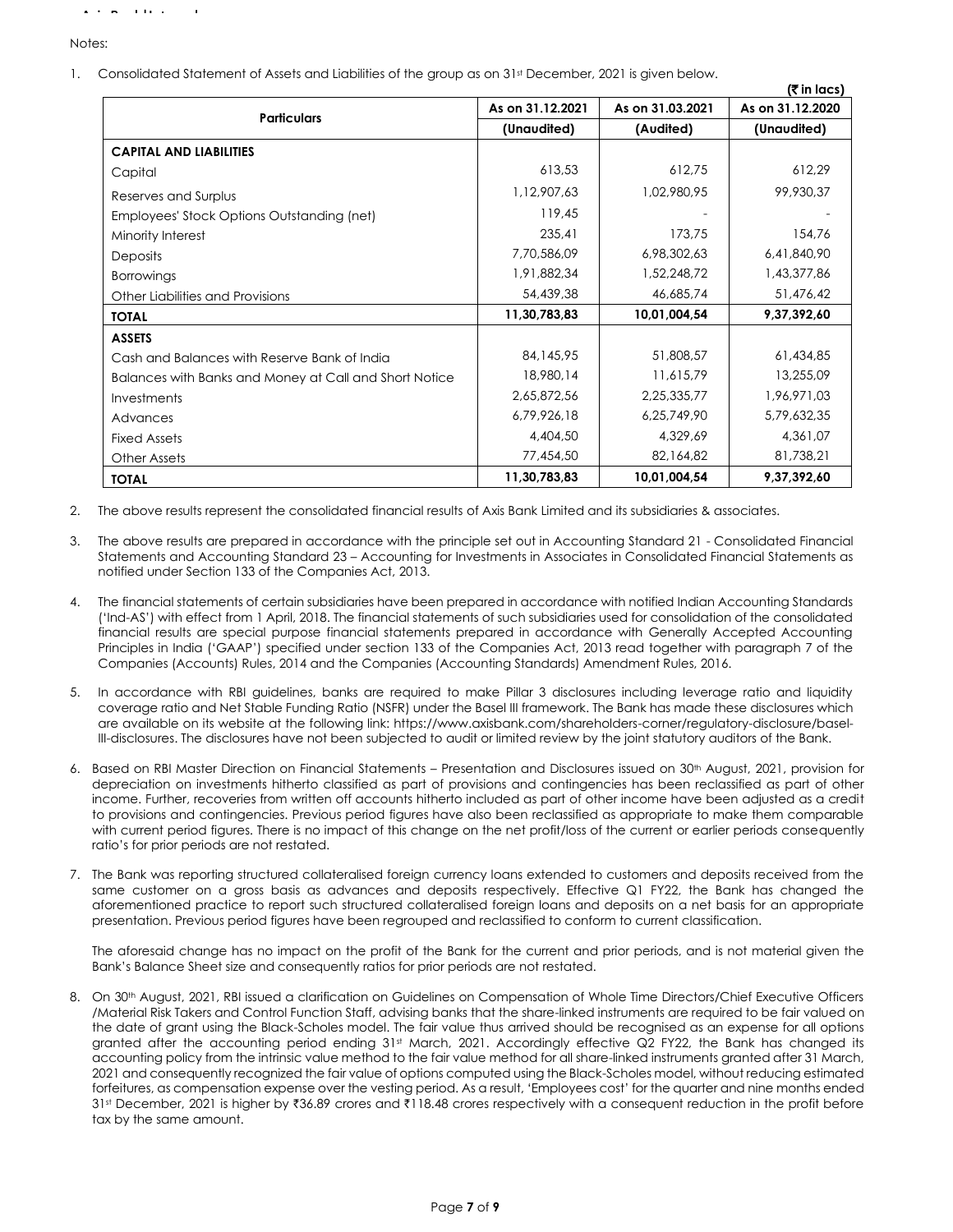9. COVID‐19 virus, a global pandemic has affected the world economy including India. The extent to which the COVID‐19 pandemic including the current outbreak of the new coronavirus variant witnessed in the country, or future subsequent waves, if any, will continue to impact the Bank's operations and asset quality will depend on the future developments, which are highly uncertain.

The Bank continues to hold provisions aggregating to  $\overline{3}5,012$  crores as at 31st December, 2021 against the potential impact of COVID‐19 (other than provisions held for restructuring under COVID 19 norms) based on the information available at this point in time. The provisions held by the Bank are in excess of the RBI prescribed norms.

- 10. The Honourable Supreme Court of India in a writ petition by Gajendra Sharma Vs Union of India & Anr vide its interim order dated 3rd September, 2020 had directed banks that the accounts which were not declared Non-Performing Asset (NPA) till 31st August, 2020 shall not be declared NPA till further orders, pending disposal of the case by Supreme Court. Pursuant to the said order, during the period ended 31<sup>st</sup> December 2020, the Bank did not declare any account as NPA, which was not declared as NPA till 31st August, 2020, as per the RBI's Prudential Norms. However, as a prudent measure the Bank had created provisions for interest reversal and loan loss on the said accounts, per its extant policies as applicable to NPA's. If the Bank had classified borrower accounts as NPA after 31st August, 2020, the Bank's Gross NPA Ratio and Net NPA ratio as on 31st December 2020 would have been 4.55% and 1.19% respectively. The said interim order stood vacated on 23rd March, 2021 and the Bank thereafter continued with the asset classification of borrower accounts as per the extant RBI instructions / IRAC norms.
- 11. The above results have been recommended by the Audit Committee and approved by the Board of Directors of the Bank at its meeting held today.
- 12. These results for the quarter and nine months ended 31st December, 2021 have been subjected to a "Limited Review" by the joint statutory auditors – M. P. Chitale & Co., Chartered Accountants and CNK & Associates LLP, Chartered Accountants who have issued an unmodified review report thereon. The results for Q1 FY2022, 9M FY2021 and FY2021 were reviewed/audited by another firm of Chartered Accountants, Haribhakti & Co. LLP, on which they had issued an unmodified opinion.
- 13. Previous period figures have been regrouped and reclassified, where necessary, to make them comparable with current period figures.